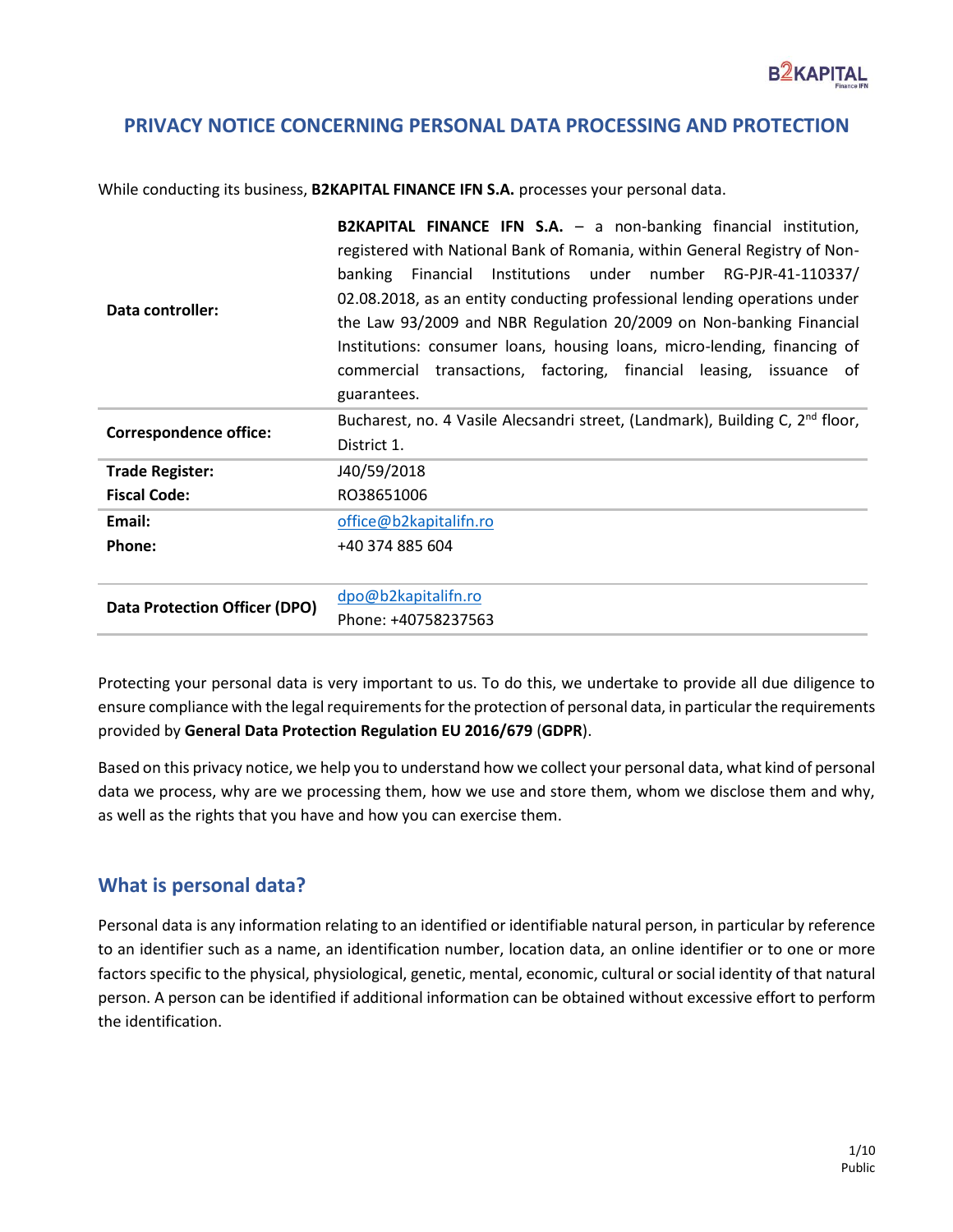

## **Who owns the personal data we process?**

B2Kapital Finance IFN processes personal data of the individuals who are or are going to be in a contractual relationship. These categories of individuals may include B2Kapital Finance IFN customers, credit products beneficiaries, customers' legal and/or conventional agents as well as the persons whose data are provided by customers during the contractual relationship, in which case the requests to inform the specific data subjects regarding the information transmission to B2Kapital Finance IFN must be carried out by the person who provided this information.

## **How do we collect your personal data?**

B2Kapital Finance IFN may collect your data from:

- ❖ The company that granted you the credit, in particular ALPHA BANK ROMANIA S.A., as the initial data controller, on the basis of the Assignment Agreement concluded between ALPHA BANK ROMANIA S.A. as Assignee and B2 Kapital Finance IFN as Assignor.
- ❖ Directly from you, or in certain cases, from other persons justifying a legitimate interest in connection to the loan agreement.
- ❖ Persons empowered to communicate with us on your behalf, or persons submitting payments in your name.
- ❖ In addition, B2Kapital Finance IFN can obtain the above data by consulting external sources (in order to fulfil its legal obligations regarding know your customer for preventing money laundering and terrorism financing, or with regard to the indebt-ness ratio assessment). By external sources we understand: public institutions and authorities, public registries, data bases, information available in social media and internet, or authorized third-parties who possess such information. For example: Directorate for Persons Evidence and Database Administration, the National Trade Register Office, the portal of courts in Romania administered by the Ministry of Justice, National Agency for Fiscal Administration, Cadaster and Real Estate Register Offices, third-party authorized to maintain databases of persons accused of terrorism or politically exposed, etc.
- ❖ Public institutions and authorities or other persons or entities which perform a service of public interest (such as: bailiffs, public notaries).

### **What personal data do we process?**

Your personal data that we are processing may include:

- ❖ Identification data such as: name, surname, personal identification number (CNP/PIN) or other unique identification number (TIN / SSN, etc.), birthdate, nationality, serial number and identity card number or passport / driving license, as the case may be, the data mentioned in identity papers, place of birth, address of domicile or residence.
- ❖ Contact information such as: correspondence address; phone number (fix/mobile/fax); email address.
- ❖ Signature and ID photography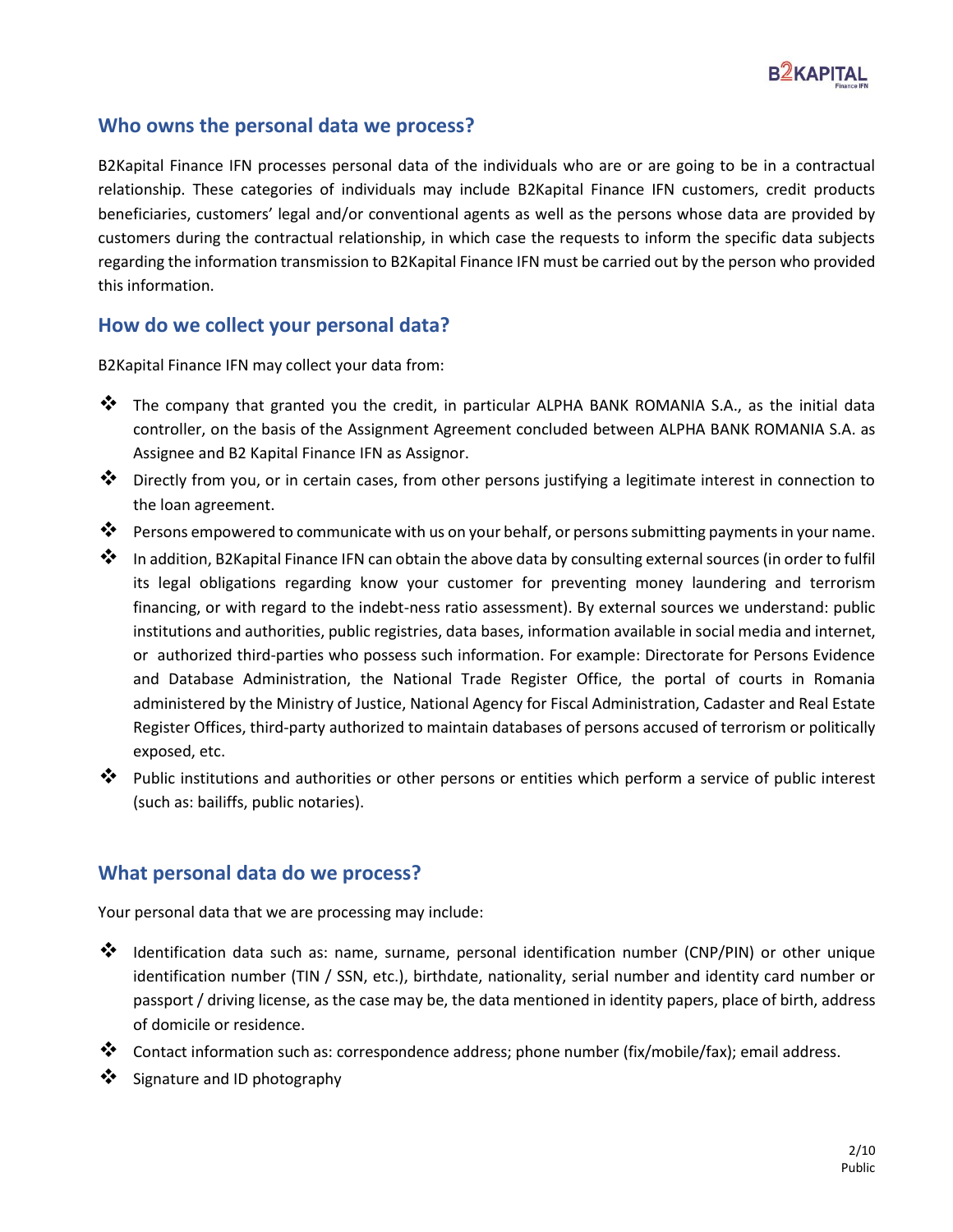

- ❖ Data about your personal, financial and / or professional status, such as: occupation / profession; the nature of own activity; public function held and / or political exposure; employer's name; income; nature of income; source / sources of income; the number of the pension file; the bank account; data on real estate and mobile assets you own; civil status, number of children; existing debit information (e.g., type of debit, amount, interest, lender, currency, costs); information on the debt collection situation (e.g. repayment schedule, payroll status, balance sheet); other information.
- ❖ Information on fraudulent / potentially fraudulent activity, consisting of data on convictions related to offenses such as fraud, money laundering and terrorist financing.
- ❖ Data on administrative or judicial proceedings in which you are involved, to the extent that they are related to the credit agreement managed by B2Kapital Finance IFN and / or which may influence credit repayment terms (e.g. forced execution, judicial liquidation, bankruptcy; reorganization, intervention in other legal proceedings, establishing, exercising or defending our rights in court).
- ❖ Data resulting from CCTV video recording, in case you visit the B2Kapital Finance IFN locations, to the extent of the applicable legal provisions;
- ❖ Data resulting from audio recording (voice) if you access our dedicated contact numbers for call-center services;
- ❖ Data of individuals who are party to the credit agreement administered by B2Kapital Finance IFN (e.g. coders, guarantors, heirs);
- ❖ Data of individuals who are party to the loan agreement managed by B2Kapital Finance IFN (e.g. codebtors, guarantors, heirs).
- ❖ Data resulting from the evidence of interactions that occur via correspondence or communications between you and B2Kapital Finance IFN in connection with the process of credit management and / or recovery of related claims, so that we can fulfill the legal obligation established in our task by applicable legislation, including consumer protection.
- ❖ The personal data you have provided to us so that we can provide you with credit restructuring and reimbursement solutions that take into account your individual circumstances, your interests and rights and your ability to repay and, at the same time, to meet our legal obligations including consumer protection.
- ❖ Other personal data mentioned or included in the credit agreement and / or in the documentation of the credit file provided by the initial creditor.
- ❖ Other information that is resulting from the processing of personal data and is necessary to carry out the activity for the purposes mentioned below, such as: segmentation of the client portfolio; the unique identifier allocated to B2Kapital Finance IFN for each client, information on the type of financing products and how they are used.

### **What purposes are we processing your personal data for?**

B2Kapital Finance IFN processes your personal data to the extent that these data relate to the management activity of your loans and in connection with establishing, exercising or defending our rights in court, in principle pursuing: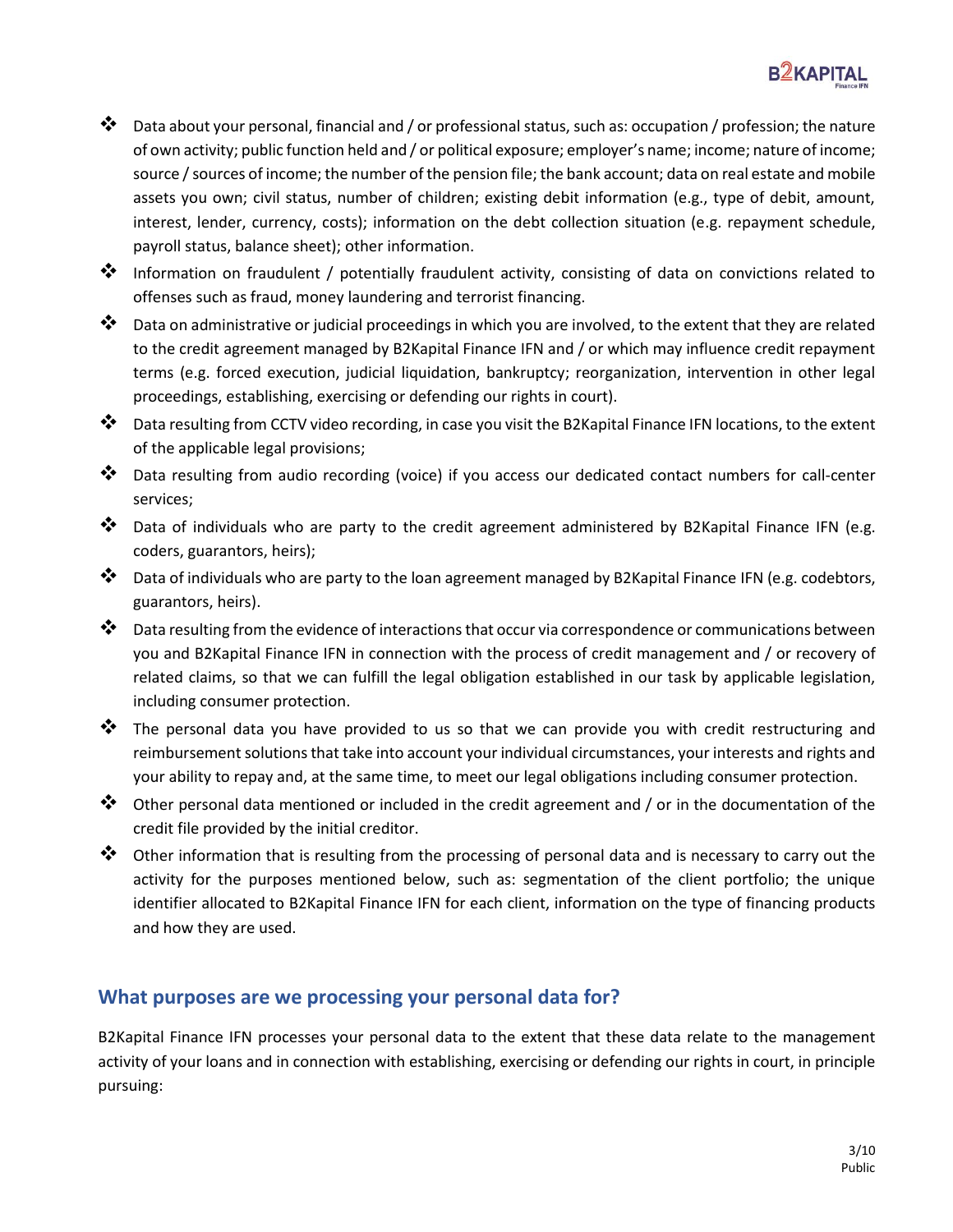

- ❖ **Identification of individuals and verification of personal data**
- ❖ **Evaluation of the credit repayment capacity and the claim management**
- ❖ **Internal and external reporting**
- ❖ **Improvement and development of our products and services**
- ❖ **Activities regarding information and documents classification, management and archiving.**

In this context, the purposes for which we process your data include:

- ❖ The appropriate identification of the data subjects both in the B2Kapital Finance IFN locations, and through means of communication (e.g. phone, e-mail, post, internet).
- ❖ Verifying clients and other related data subjects, in order to identify, prevent and combat money laundering, terrorism financing and fraud; to carry out know your customer requirements and to monitor the activity of B2Kapital Finance IFN clients in order to detect suspicious activities or transactions, as required by the applicable legislation in the field of prevention and combating money laundering and terrorist financing.
- ❖ Analyzing and evaluating the loan reimbursement capacity of our clients, in order to decide on certain lending operations, in particular the analysis of the risk exposure following the entrance or contractual relationship continuity.
- ❖ Analysis of your financial situation and sources of income so that we can identify the best solutions for loan repayment and the evaluation of your financial and commercial behavior during the relationship with B2Kapital Finance IFN; administration of overdue receivables; performing debt collection and / or debt recovery activities or managing such activities, and, if necessary, performing the legal proceedings necessary for recovery and collection of debts (e.g. legal enforcement, insolvency, intervention in other legal proceedings; exercising or defending our rights in court), including identifying solutions that are favorable to both parties and leading to closure of outstanding debts.
- ❖ Conducting communication with you, including through electronic means in order to inform or notify you about the financing products managed by B2Kapital Finance IFN (e.g.: expiration, non-fulfillment of obligations, modification / new features / costs / functionalities / benefits).
- ❖ Provide support services at your requests, including through the means of electronic communication (e.g. telephone, SMS, e-mail, post). For example, additional information on B2Kapital Finance IFN products, updating some of your identification data, performing checks on the malfunctions of the products and services offered, solving your requests and petitions).
- ❖ Settlement of litigation, investigations or any other petitions / complaints / requests in which B2Kapital Finance IFN is a party or has a legitimate interest.
- ❖ Performing economic, financial and / or administrative management activities within B2Kapital Finance IFN
- ❖ Running and managing internal activities related to risk management, physical security and information security, business continuity and disaster recovery, as well as performing risk controls on B2Kapital Finance IFN procedures and processes, or internal/external audits.
- ❖ Generate reports on the B2Kapital Finance IFN activity in order to facilitate the operational management of all operational and financial processes, as well as to analyze the performance of the institution.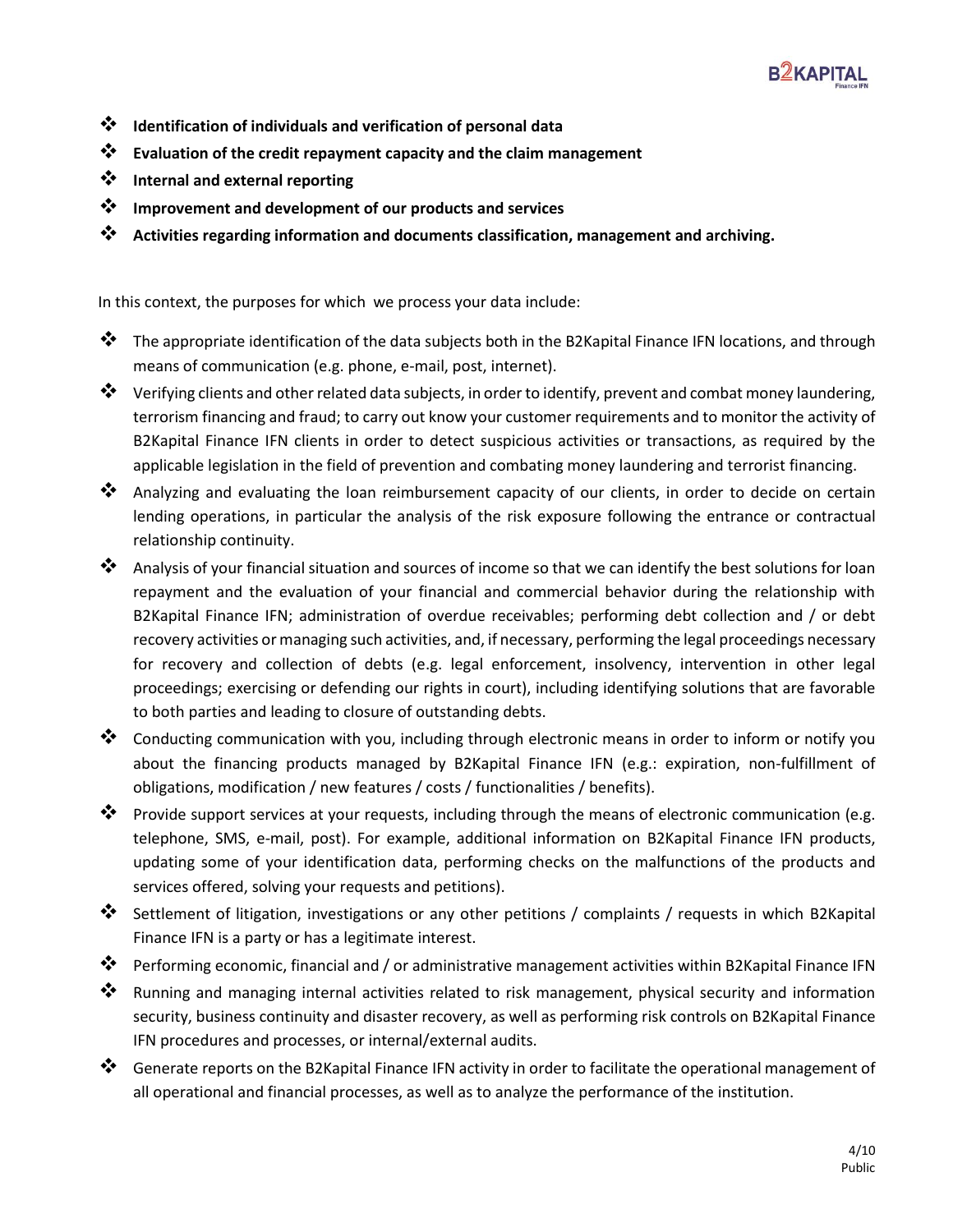

- ❖ Centralize operations and maintain internal databases to store information about the data subjects, so that they can be used by our departments and structures within B2Kapital Finance IFN in their work.
- ❖ Performing internal analysis (including statistical analysis), both on the services provided by B2Kapital Finance IFN and on the client portfolio, for improving and developing the activity and services, defining and reviewing internal policies and practices, as well as for identifying solutions to streamline risk management or developing models to streamline operational processes and activity, including by conducting financial analysis on costs, budget and profitability of B2Kapital Finance IFN.
- ❖ Preparing reports on the B2Kapital Finance IFN activity required for consolidated reporting at Group level where B2Kapital Finance IFN is a member.
- ❖ For reporting purposes to the competent authorities, according to the applicable legal regulations (e.g. reporting of statistical data and other statutory reports to the NBR, reports provided to the National Office for Preventing and Combating Money Laundering, reporting on the financial statements to the Ministry of Finance and ANAF, other regulated reports, provided in the specific and / or general legislation).
- ❖ To carry out the activities regarding documents classification, management and archiving in physical and / or electronic format, conducting the correspondence registration services addressed and / or sent by B2Kapital Finance IFN, as well carrying out the courier activities.
- $\clubsuit$  To respond to the requests of public authorities or to meet the applicable legal requirements.

## **Which is the legal ground for processing your personal data?**

- ❖ **Processing your personal data is required to execute a contract in which you are a party or to take steps at your request before concluding a contract:**
	- Execution of the credit agreement in which you are part of, as Client and / or as data subject, is the source of the contractual relationship between you and B2Kapital Finance IFN as a creditor;
	- Conducting pre-contractual diligences at your request to conclude a loan agreement (for example, but not limited to performing preliminary analysis to assess and solve your requests or to perform preliminary analysis of the evaluation and acceptance of rescheduling requests, granting a grace to pay, etc.).

## ❖ **The processing of your personal data is necessary for the legal obligation fulfillment or to serve a public interest:**

- Ensuring compliance with consumer protection legislation; civil law; tax and accounting legislation, customer knowledge on preventing and combating money laundering and terrorist financing; legislation on the guarding of objectives, goods, values and protection of individuals; the specific legal regulations applicable to the activity of B2Kapital Finance IFN issued by the National Bank of Romania and by other competent authorities with control and supervisory responsibilities;
- Respecting the requirements of public interest, especially from the perspective of adequate risk management entering into contractual relationships with politically exposed persons, according to the legal provisions applicable in the field of prevention and combating money laundering and terrorist financing.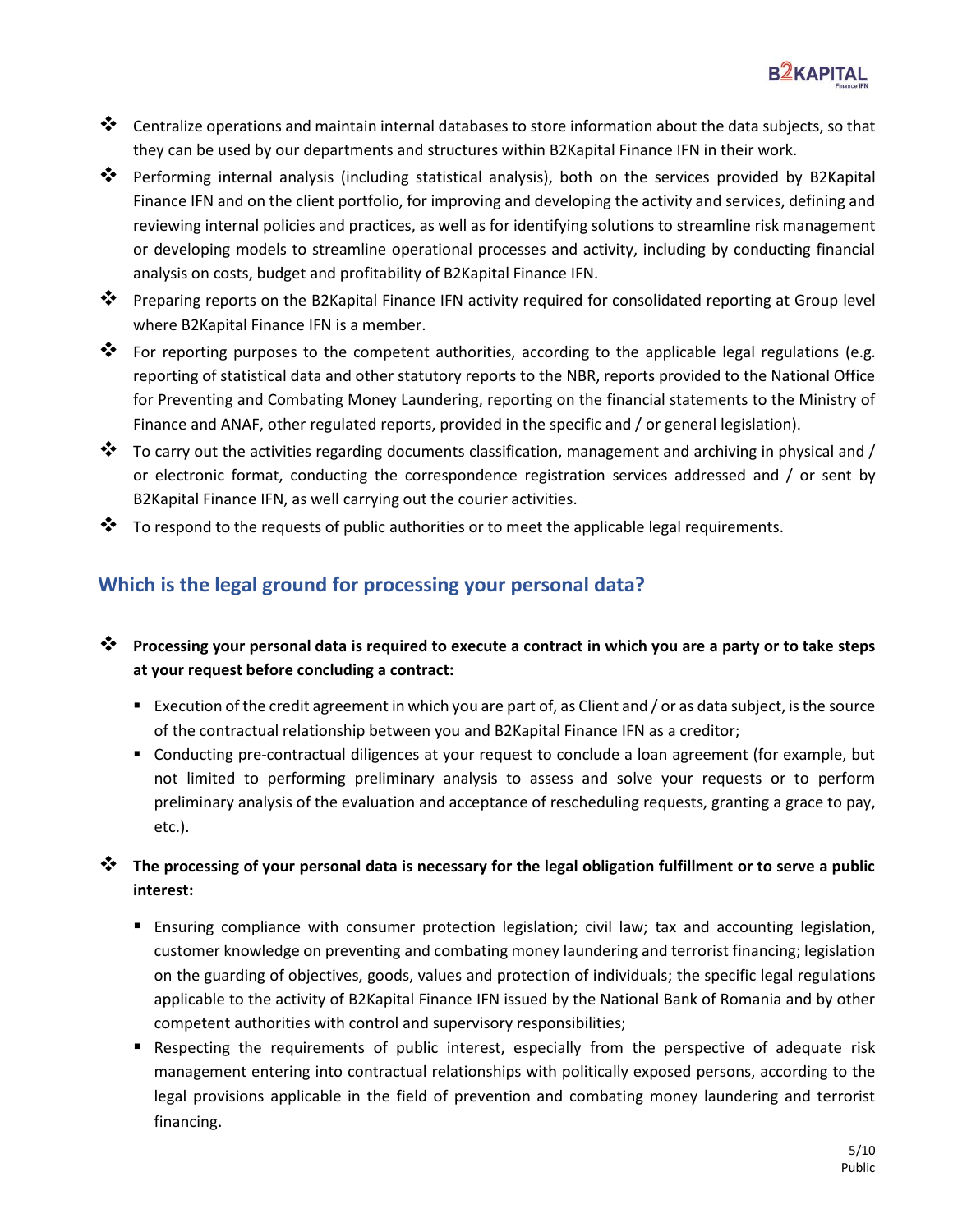

- ❖ **The processing of your personal data is necessary for the legitimate interests** pursued by B2Kapital Finance IFN SA which may concern:
	- Managing the institution's activity in terms of efficiency, profitability and safety for all interested parties and assessing the opportunity to enter into a contractual relationship and / or to maintain an existing one (for example: centralizing operations and managing the client portfolio by preparing internal analysis, including statistical analysis of the client portfolio and on the efficiency of the activity; conducting the necessary activities for identifying, analyzing, evaluating and mitigating the risks to which the institution may be exposed, including financial risks and / or reputation risk, business strategy planning and development, development and improvement of credit and risk management methodologies).
	- Preventing fraud, potential conflicts of interest and protecting the assets of the institution, as well as ensuring a high level of security, both in terms of physical security and systems and applications (systems, applications, network, IT infrastructure).
	- Establishment, exercise and defense of legal rights in court.
- ❖ **In case you gave your consent for processing your personal data for one or more specific purposes** (e.g. for direct marketing activities, if applicable).
- ❖ **Processing is necessary to protect your vital interests or other individuals:** in absolutely exceptional situations, in case of emergencies, fortuitous cases or force majeure, your personal data can be processed to protect vital interests of you or other individuals.

### **How do we process your personal data?**

Personal data processing means performing operations such as: collecting, registering, organizing, structuring, storing, modifying / updating, retrieving, consulting, using, transmitting, aligning, disclosing, sharing, restricting, deleting, destroying, archiving personal data and so on.

The data will be processed and stored both on paper and electronically in the B2Kapital Finance IFN credit management system and in other IT systems and IT support applications (including e-mail, Office suite) used at the institution level.

In order to achieve the stated goals:

- ◆ We use tools that are not fully automated (human intervention is needed), for establishing the profile / evaluation / forecasting of the reimbursement capacity. This profiling is made on the basis of the information you have provided directly to us or made available to us by the initial creditor as well as based on the information obtained from free public sources (Internet / social networks / public databases / publications and official information issued by public authorities / official databases on entities and persons subject to international sanctions). Due to these profiles, we can decide the loan repayment advantageous solutions for both parties, especially if it is necessary to implement restructuring measures and / or to perform some recovery and debt collection activities or initiating court proceedings.
- ❖ We use software applications and systems on the basis of which we can provide efficient management of loan portfolio, proper management and accounting of payments and revenues, as well as legal reporting.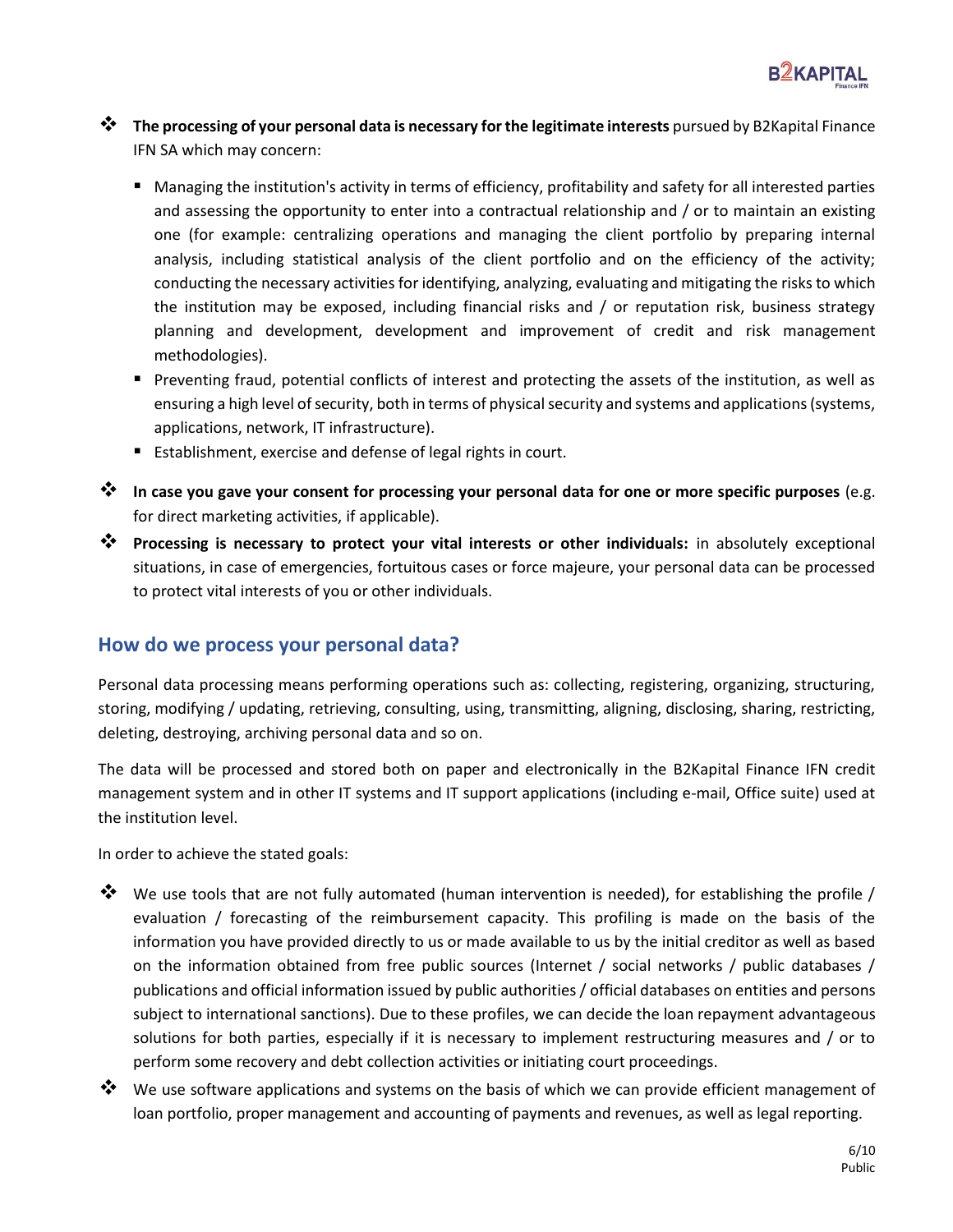

- ❖ We use internal mechanisms and procedures to help us to prevent and properly manage conflicts of interest, and, in order to comply with the data accuracy principle, we make every effort to permanently update your personal data and to verify and confirm the data we hold about you on the basis of information obtained from official sources (e.g. the Trade Registry, the portal of courts, publications and official information of public interest issued by public authorities, bailiffs) or from public or private sources (internet / social networks / public data / databases provided by contractual partners of the institution).
- ❖ We also use your data to carry out internal statistical analysis in order to analyze the efficiency and improvement of credit management activities, methodologies and associated risks.
- ❖ We process and analyze your complaints and requests to exercise your data protection rights and any other requests you address to us.
- ❖ We provide information that includes personal data to the authorized recipients in order to meet our legal reporting obligations arising from national and European regulations (e.g. obligations deriving from legislation to prevent and combat money laundering and terrorism financing, or tax and accounting legislation) as well as legal regulations and instructions issued by the Supervisory and Control Authorities (e.g. Ministry of Finance, National Bank of Romania, National Authority for Consumer Protection, National Supervisory Authority for Personal Data Processing, National Office for Prevention and Combating of Money Laundering, authorities and criminal prosecution bodies, etc.). Providing information for these purposes is mandatory.
- ❖ We inform you about the situation of your loan, your debts, as well as any data and information of interest to you regarding the loan reimbursement.
- ❖ We identify opportunities to improve our services so that we can offer you better products and solutions to meet your individual needs and situation.

### **Is your data safe at B2 KAPITAL FINANCE IFN?**

The security of your personal data is very important to B2Kapital Finance IFN and, in this regard, the entity ensures the implementation and periodic review of technical and organizational security measures designed to protect your data against unauthorized access, alteration, disclosure or destruction. Access to your personal data is only allowed to persons authorized by B2Kapital Finance IFN, following an appropriate assessment, according to specific attributions and responsibilities, and who have previously accepted their confidentiality obligations.

If you choose to communicate with us and provide your personal information by electronic means (e-mail), we inform you that B2Kapital Finance IFN has taken all necessary precaution measures to ensure the security of electronic mail by securing its own systems.

However, please be aware that electronic communication using public networks is not fully secure and by choosing this option, you assume the risks that may arise from external sources such as interception, modification, loss, destruction, delays in data receival, etc.

B2Kapital Finance IFN implements specific caution measures and procedures for the proper prevention, identification and management of potential personal data breaches, including measures set forth by the law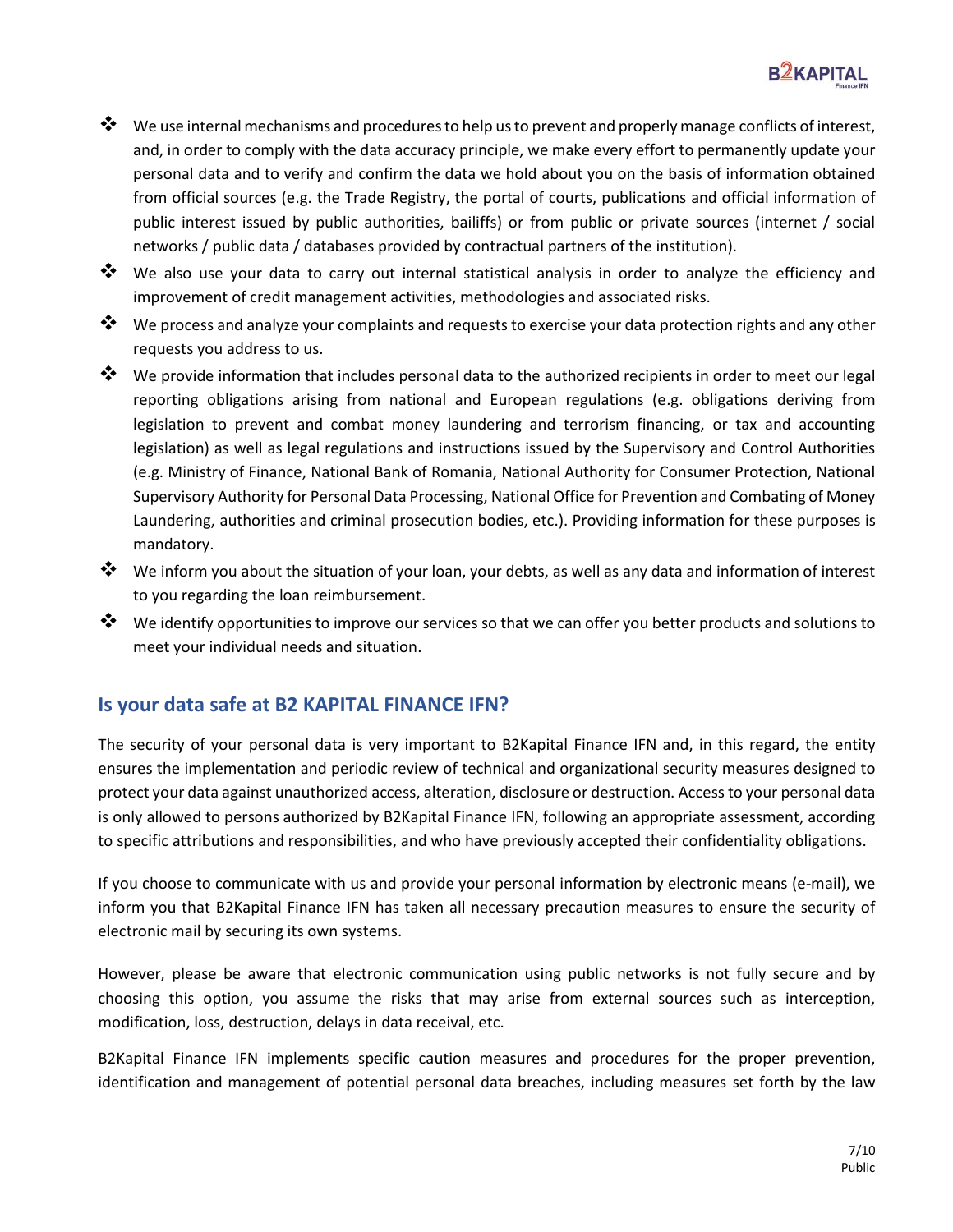regarding notification of the National Supervisory Authority for Personal Data Processing and impacted Data Subject.

## **Who are the recipients of your personal data?**

In the regular course of its business, B2Kapital Finance IFN may transfer your data to other individuals or entities to achieve the processing purposes already mentioned.

B2Kapital Finance IFN may transfer your personal data to:

- ❖ Your initial creditor from which B2Kapital Finance IFN has acquired the claim.
- ❖ Within the B2Holding Group, where B2Kapital Finance IFN is a member, in countries that are part of the European Economic Area, including for consolidated reporting purposes and for fulfilling legal obligations regarding transparency and publication requirements.
- ❖ B2Kapital Finance IFN will only allow the access or transfer of personal data to individuals or entities outside of the European Economic Area, under condition of adequate guarantees existence, or to countries recognized by the European Commission as having an adequate level of personal data protection.
- ❖ Our contractual partners we can transfer some of your personal data to our partners with the aim to improve the services that we offer you.
- ❖ Underwriters of claim rights We may transfer your personal data to other natural or legal persons to whom B2Kapital Finance IFN or the creditors we represent sell the claims.
- ❖ Competent Authorities with control and supervision responsibilities, according to the specific legal regulations applicable to the activity of B2Kapital Finance IFN (e.g. the National Bank of Romania, the National Office for Preventing and Combating Money Laundering, the National Authority for Consumer Protection, the National Supervisory Authority for Personal Data Processing, the National Agency for Fiscal Administration, etc.)
- ❖ Authorities / competent bodies if required by a mandate, or for applying a national or European law.
- ❖ Other public authorities to respond to legal requirements or justifying a legitimate interest (e.g. bailiffs, public notaries, courts).
- ❖ Transferring upon your request we may encounter situations in which you require us to transfer your data to a Representative or Empowered person acting in your name and on your behalf (for example, financial consultants, lawyers, mediators, executors, company directors).
- ❖ We may disclose or transfer your personal data in the event of a reorganization, merger, sale, assignment, or other transfer of the company.
- ❖ Transfer to other third parties We may transfer your personal data to other entities outside our Group, which are not public authorities, in compliance with the legal requirements in force, such as:
	- Our suppliers who offer us support in managing the services we provide;
	- **•** Providers that help us improve our services, or develop, implement or manage our business systems, infrastructure, or operational processes (such as auditors, consultants, analysts, accountancy service providers, etc.)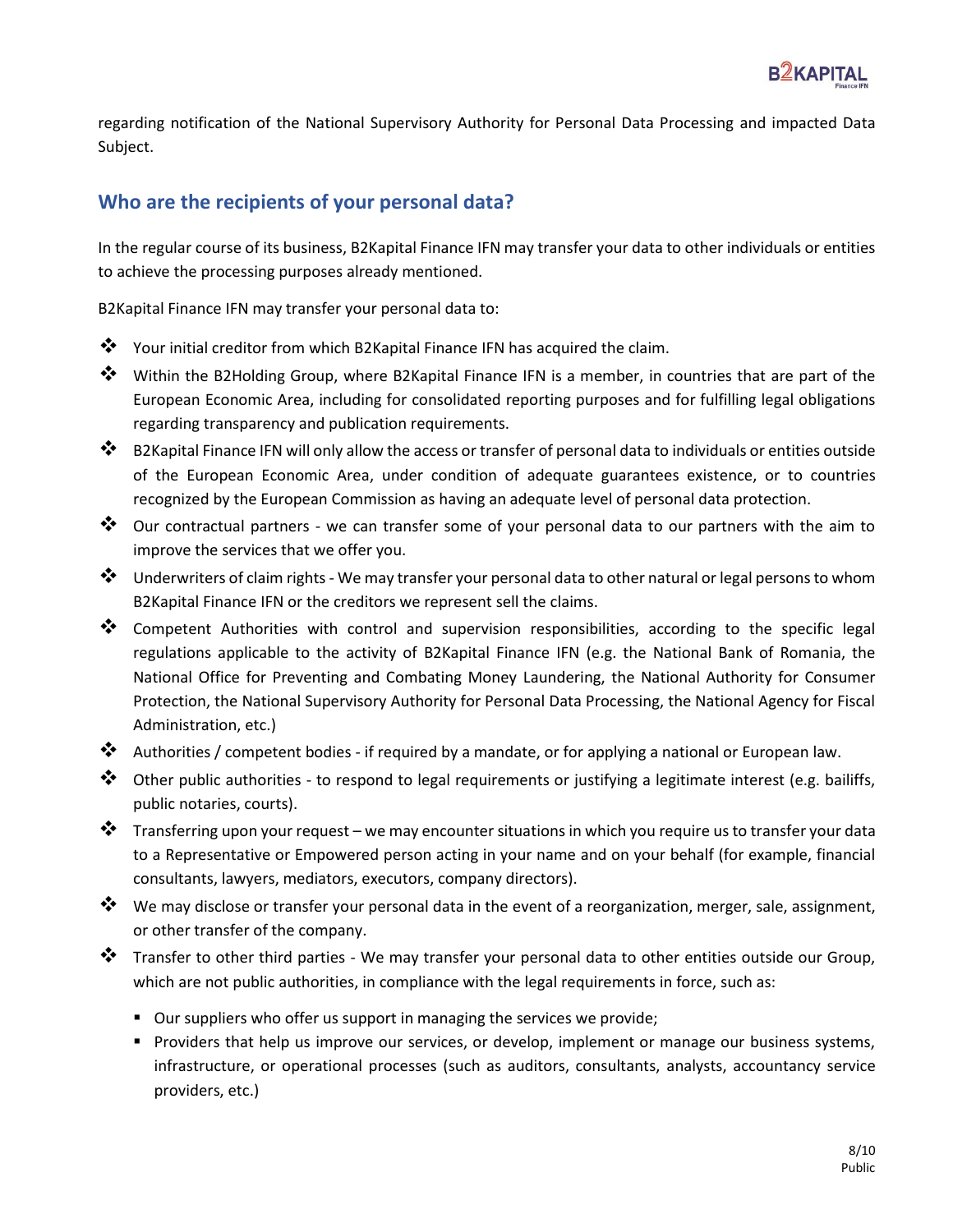

- Suppliers that provide us maintenance and support, in order to operate for you the recovery services in optimal and safe conditions. For example: email service providers (e.g. Microsoft), vendors who develop / implement or manage IT applications and infrastructure, companies that provide archiving services, courier / postal service providers delivering you various notifications from B2Kapital Finance IFN, companies that manage the security systems implemented to ensure confidentiality / integrity and availability of your data, etc.
- Suppliers that provide us support in the process of recovery and collection of debts or in legal procedures for forced execution (e.g. but not limited to debt recovery service providers, lawyers, valuation experts, consulting firms, cadastral experts, accountants).

We also inform you that mechanisms and procedures are put in place to ensure that our suppliers and our contractual partners that have access to your personal data comply with the applicable legal requirements regarding the processing and protection of personal data.

## **How long do we process and store your personal data?**

Your personal data will be processed by B2Kapital Finance IFN for the strictly necessary timeframe for the processing purposes, which may vary depending on the purpose of the data being used.

B2Kapital Finance IFN will process your data for the entire duration of the loan agreement and will store them for a period of 5 years after the termination of the contractual relationship, unless the law stipulates otherwise.

Data processed for accounting purposes will be stored for a maximum of 5 or 10 years, in accordance with statutory accounting regulations.

For data collected through CCTV, if you visit B2Kapital Finance IFN locations, the storage period is up to 30 days from the date of registration, with the possibility of prolongation in case of requests submitted by competent public authorities.

Personal data processed to respond to your requests will be retained for a period of 3 years after the last communication, according to the general prescription term provided by the Civil Code, in order to ensure the establishment, exercise or defense of certain rights in court.

## **What are your data subject rights and how can you exercise them?**

You can exercise at any time the following rights, within the limits and conditions set forth by the applicable legislation in the field of personal data protection:

- ❖ **Right to be informed**  you may request at any time information and details on how we process your personal data, which will be provided to you verbally or in writing through the specifically requested channel.
- ❖ **Right of access to your data** You may at any time request the access to your personal data held by B2Kapital Finance IFN; we will inform you on the processing of your personal data, i.e. the confirmation that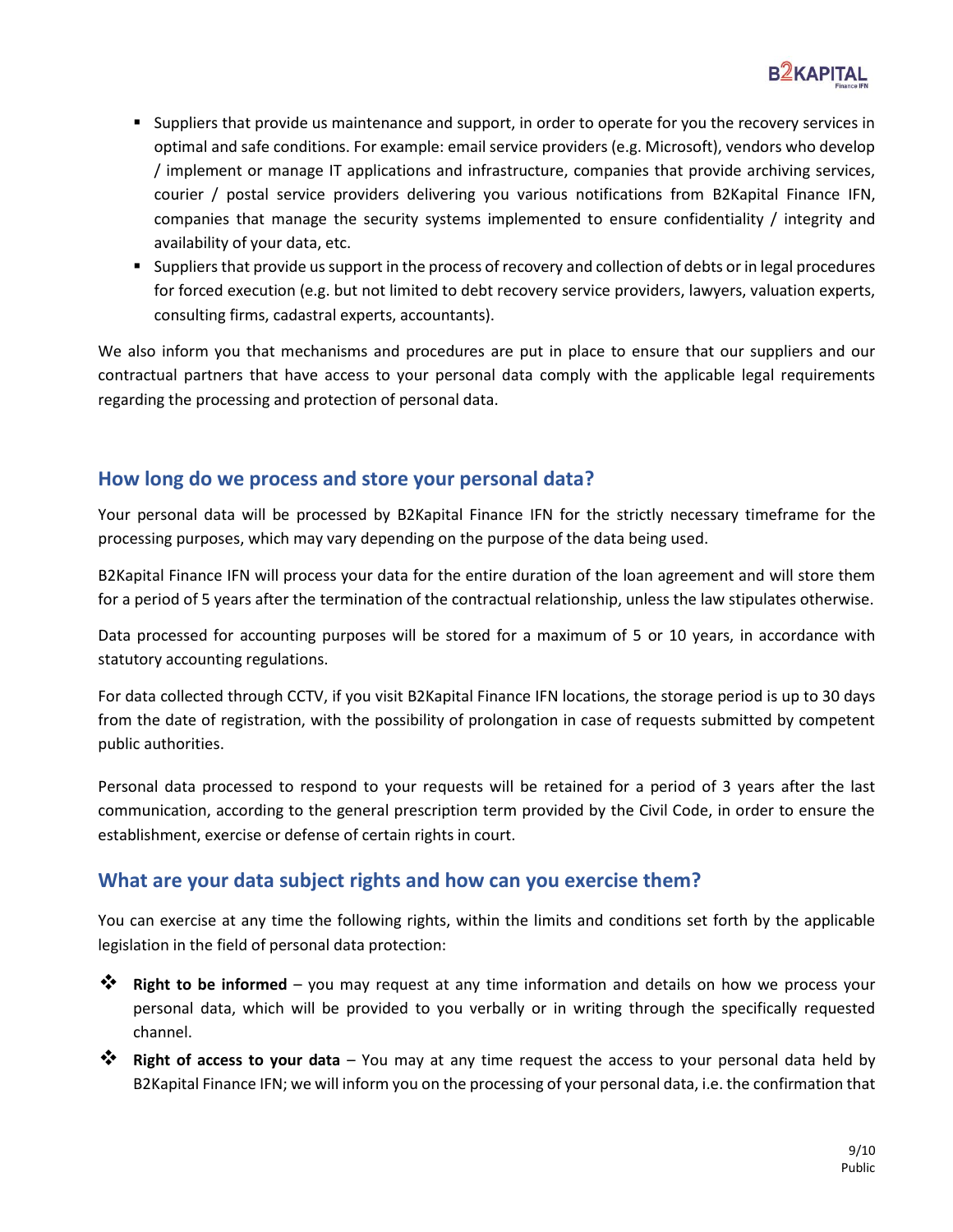your personal data is processed or not by B2Kapital Finance IFN, the purposes, the grounds and the conditions of the processing.

- ❖ **Right to data rectification -** You can request anytime to correct your personal data, including by filling in a complementary statement, so that we can ensure that, at all times, your data is updated, accurate and precise.
- ❖ **Right to object to data processing**  for reasons related to your particular situation, you may object to the processing of your personal data based on the legitimate interest of B2Kapital Finance IFN and / or other persons we represent, or of the processing carried out in the public interest. In this case, B2Kapital Finance IFN will still be able to process your personal data only if there are legitimate and compelling reasons that justify processing and prevail over your interests, rights and freedoms as data subject, or if the purpose is to establish, exercise or defense of a right in court.
- ❖ **Right to data restriction**  You have the right to request the restriction of processing in the following situations: (i) you have challenged the accuracy of your personal data that we process, so that, for the period necessary to verify their accuracy, your data will be restricted from processing; (ii) the processing of your personal data was considered illegitimate and you objected to the deletion of the data, requesting instead the restriction of the processing; (iii) you objected to the processing of your personal data, so that during the verification of the validity of the processing grounds, your data will be restricted; (iv) although the data retention period has expired, you have expressly requested us to retain your data for establishing, exercising or defending a right in court. In case of restriction, your personal data may be processed by storage. Other processing operations will be possible only for: (i) establishing, exercising or defending a right of the B2Kapital Finance IFN in court; (ii) to protect the rights of another natural or legal person; (iii) based on your express consent or (iv) to protect a public interest. If your request for data restriction has been complied with, we will inform you accordingly, before removing the processing restriction.
- ❖ **Right to data erasure**  You may ask us to delete your personal data that we process, and we will undertake all the necessary steps to do so if: (i) it is no longer necessary to meet the purposes for which it was collected; (ii) you withdraw your consent and the processing was done on the basis of this consent, and there is no other legal basis for continuing the processing; (iii) you object the processing of the data and there are no legitimate reasons for further processing; (iv) your personal data has been processed without a valid legal basis for doing so. We also inform you that personal data for which you exercised the right to erase, may still be processed in the following situations: for the fulfilment of legal obligations stipulating the processing, as well as for establishing, exercising or defending a right in court.
- ❖ **Right to data portability**  In the case of your personal data that we are processing by automatic means, based on your express consent or for the execution of a contract between you and B2Kapital Finance IFN, you may request us to provide you such data in a structured, and automatically readable format, which you may send to another operator, or you may request us to send the data directly to that operator ( to the extent that this is technically possible).
- ❖ **Right to withdraw your consent** in cases where the processing is based on your consent, it can be withdrawn at any time. Withdrawal of your consent will have effects only for the future processing. The processing performed before the withdrawal of consent, remains valid.